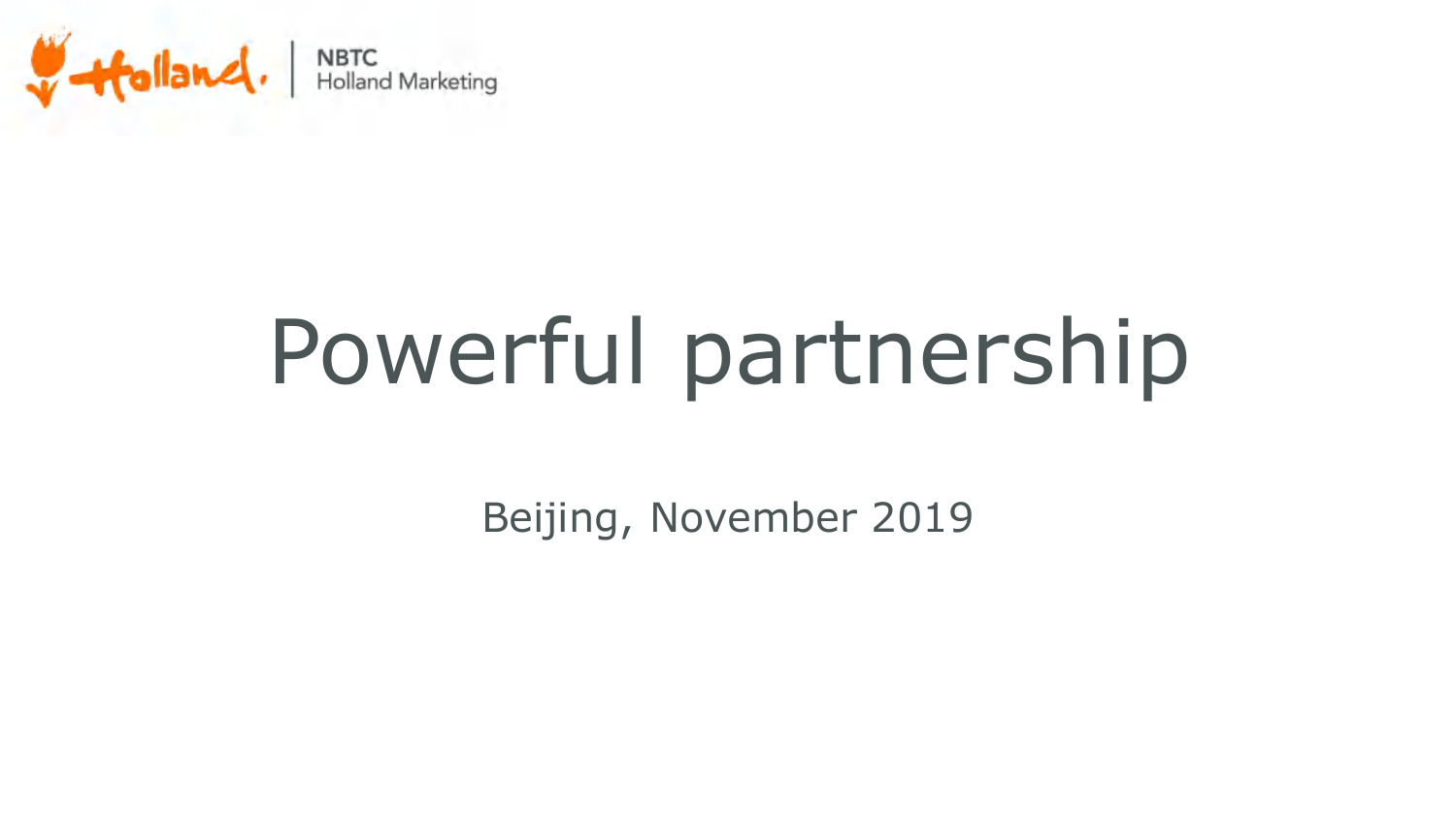## NBTC – a short introduction

• Development, branding and marketing of destination Holland

- Connected to Ministry of Economic Affairs
- HQ The Hague + international network, including Beijing office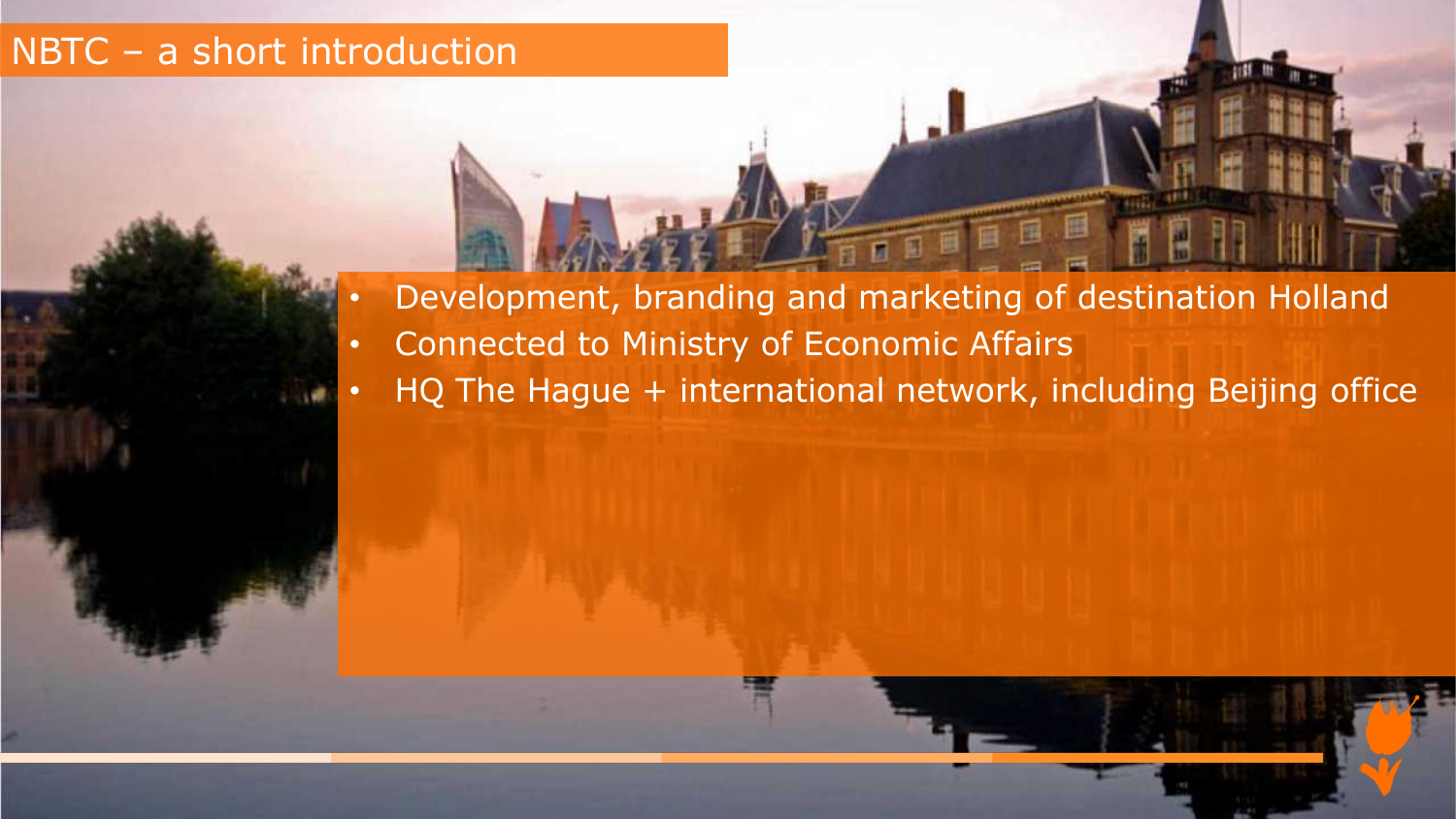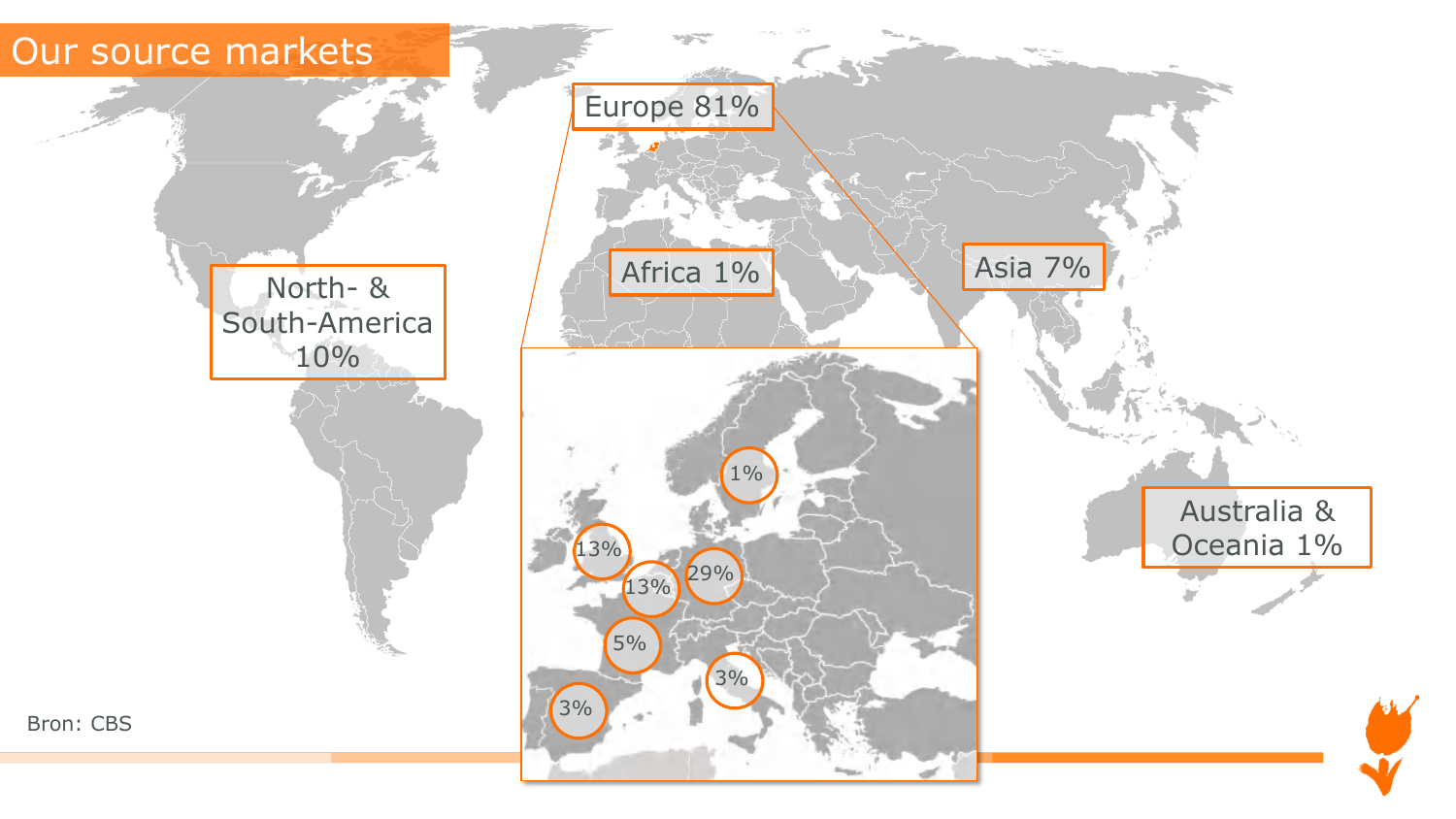## Expected growth of tourism in The Netherlands



## **29 million international visitors 31 million Dutch visitors**

## **60 million visitors**



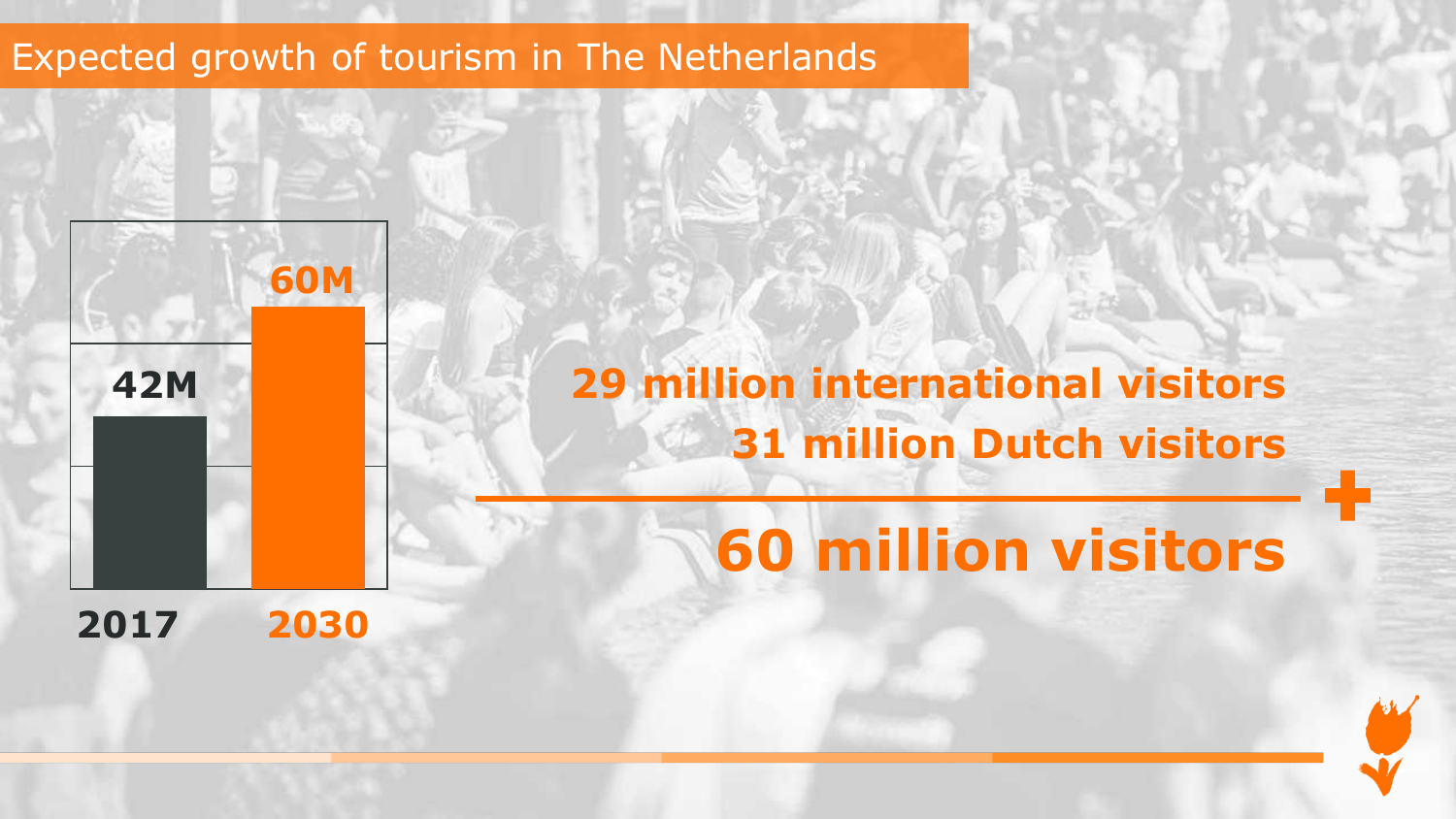### Toerism has impact

# **Jobs**<br> **CODE:**<br> **CODE:**<br> **CODE:**

## € 82 Billion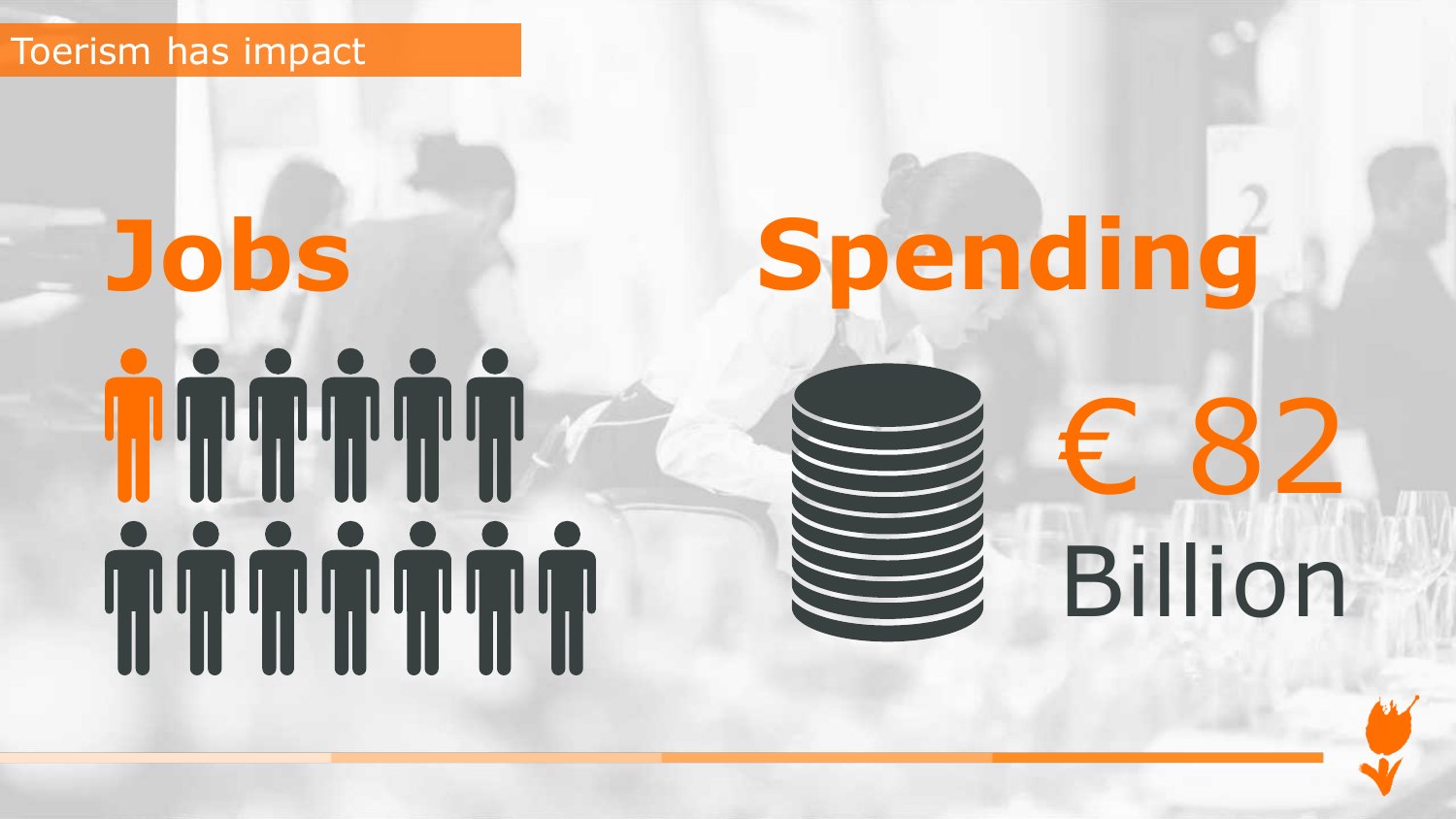**Creating employment > independance, self-esteem Strengthen local identities Improving the quality of life Contribute to/accelerate sustainability goals Revitalise local communities … [depending on specific challenges of specific place]**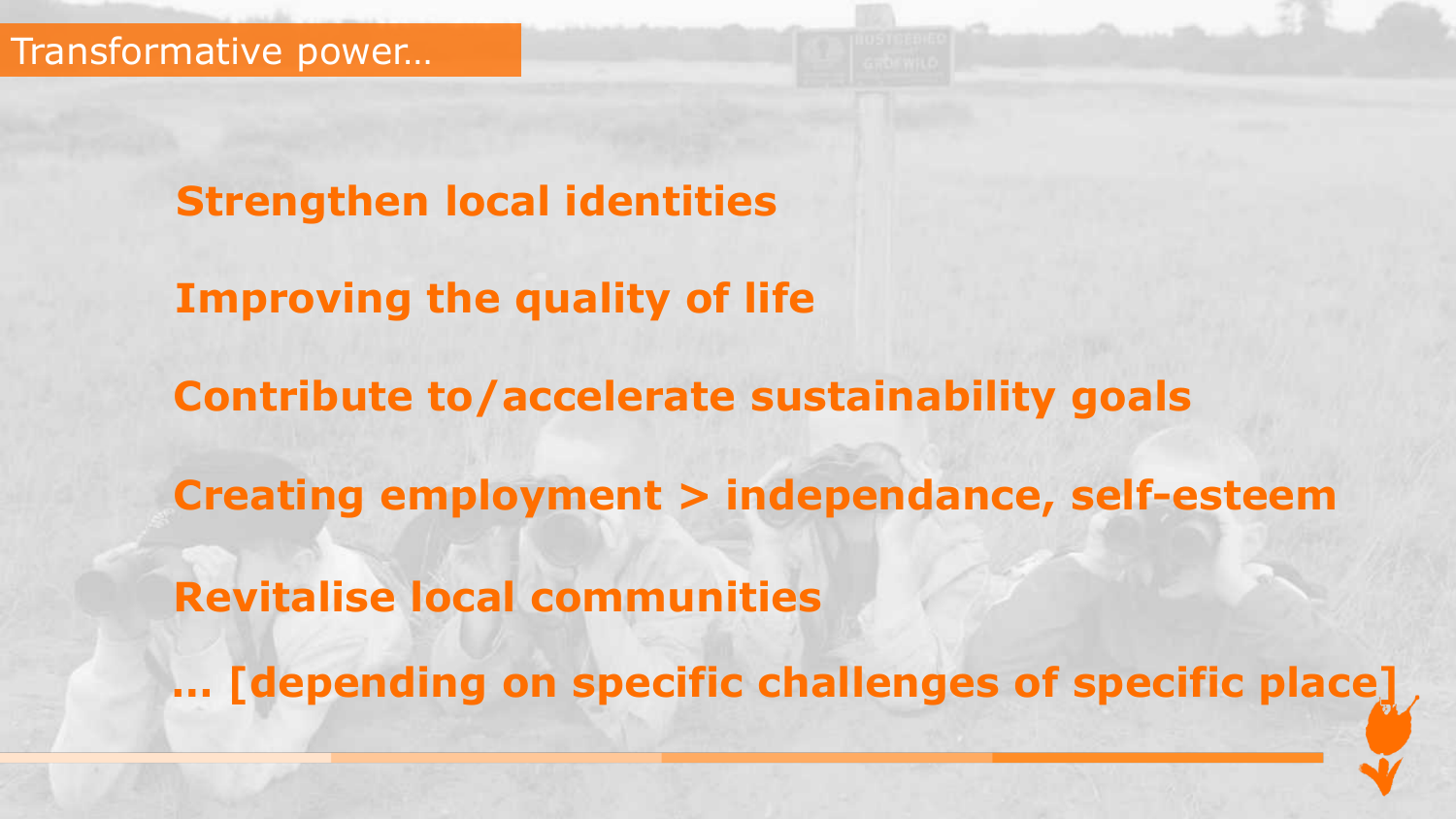## 'Capacity & yield management' for Holland…

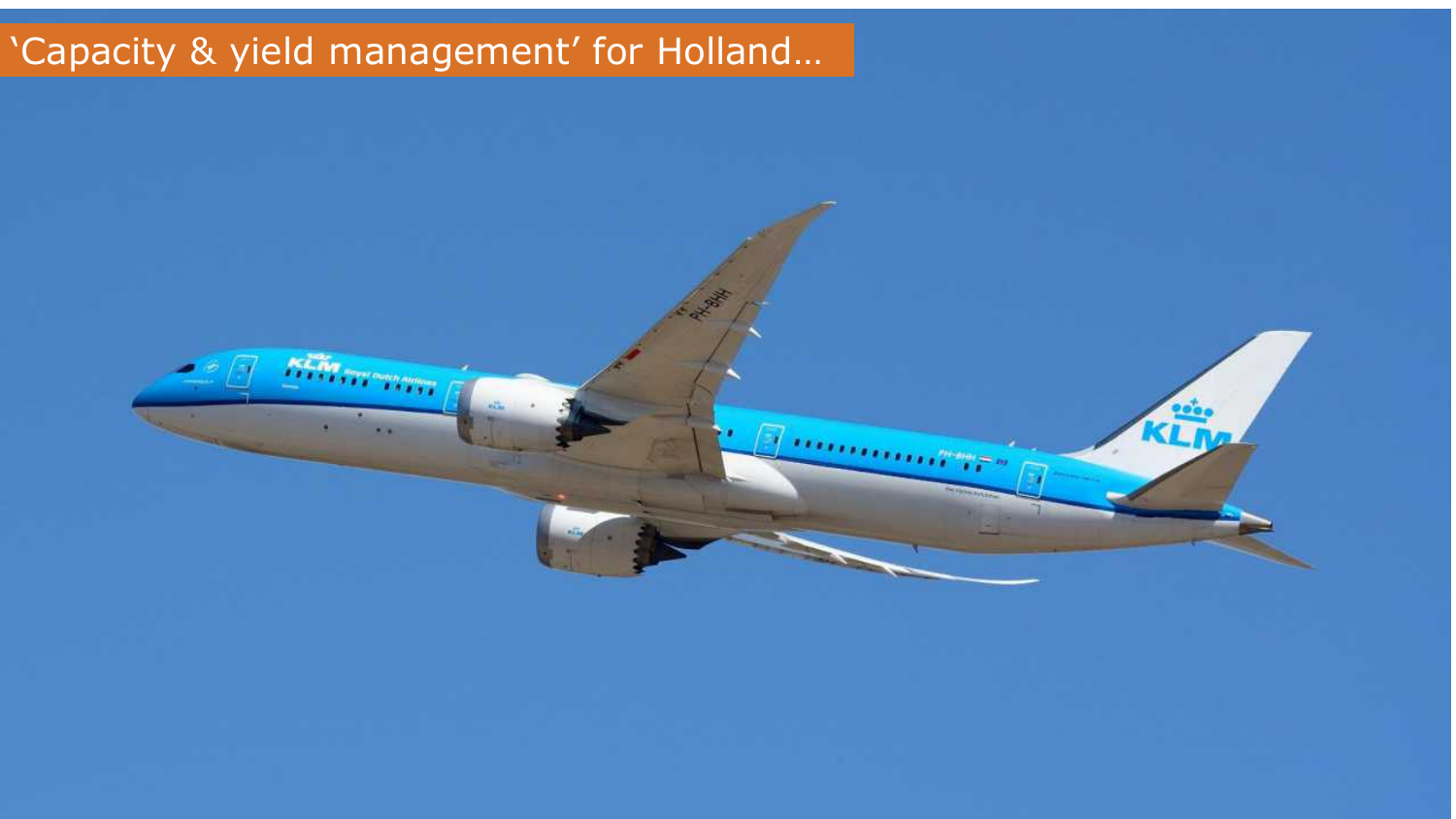# Perspectief

Een nieuwe visie op bestemming Nederland te<br>behoeve van het welzijn van alle Nederland te

Perspect

Bestemming Nederland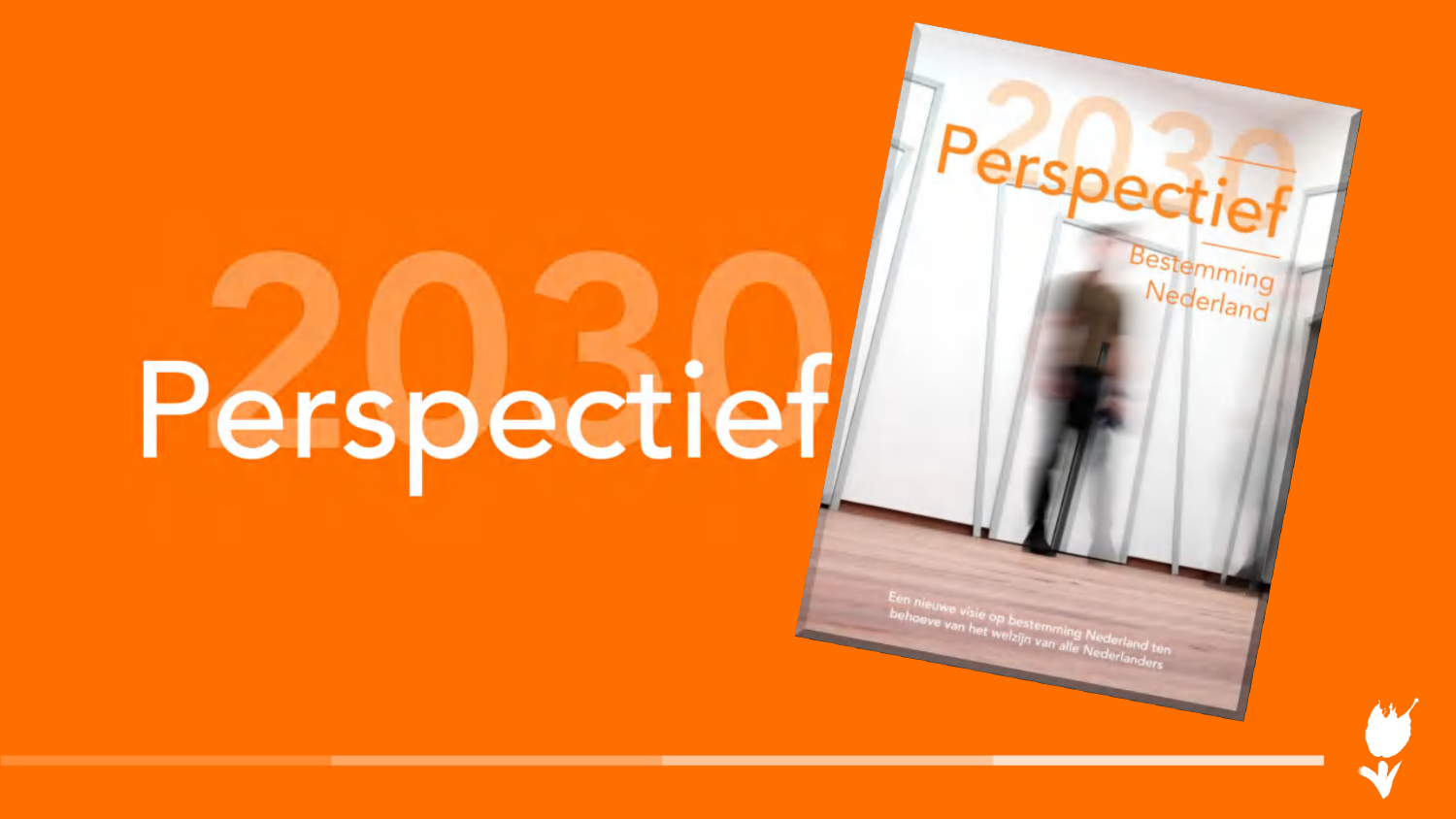### New paradigms

- **Tourism from a goal in itself to means to an end**
- **From benefit for the tourism industry to shared interests and benefits**

**From promotion to development and management**

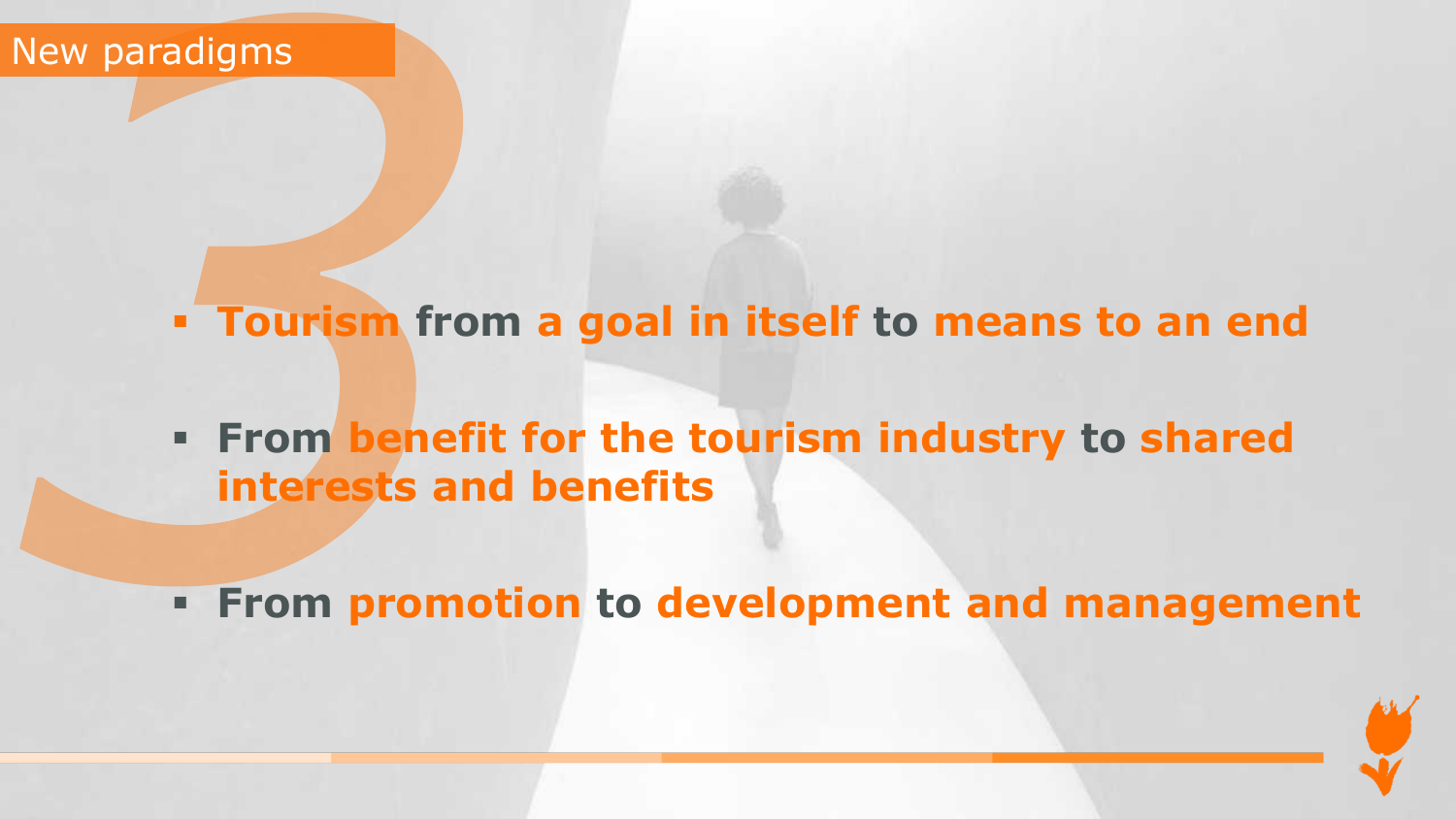- **1. Balancing the positives and negatives**
- **2. Making 'the whole of the Netherlands' an attractive destination**
- **3. Being accessible and connected**
- **4. Improving and accelerating sustainability**
- **5. Providing a welcoming sector and career perspectives**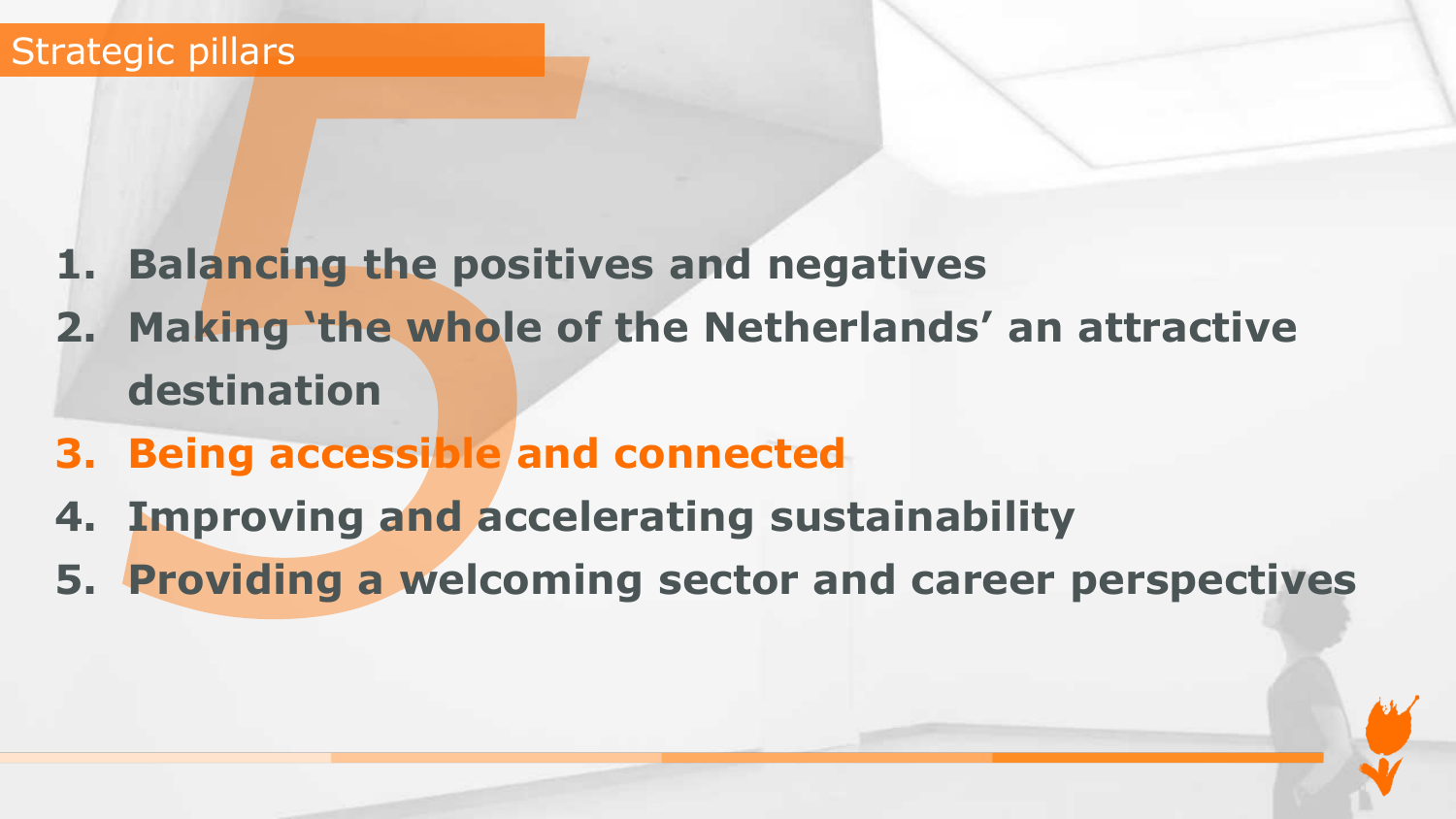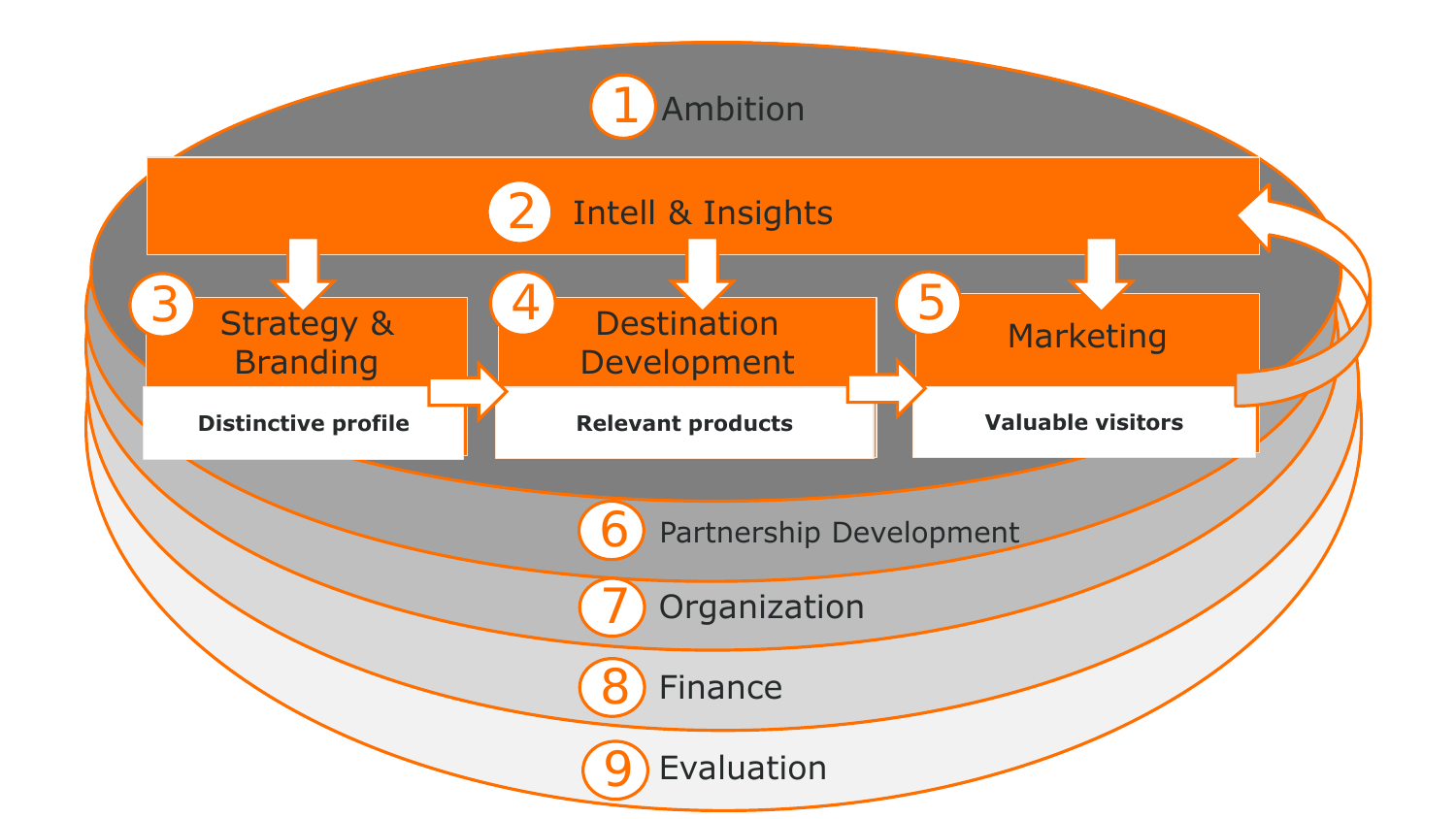# Nederlandse Spoorwegen

**Amsterdam Airport Schiphol**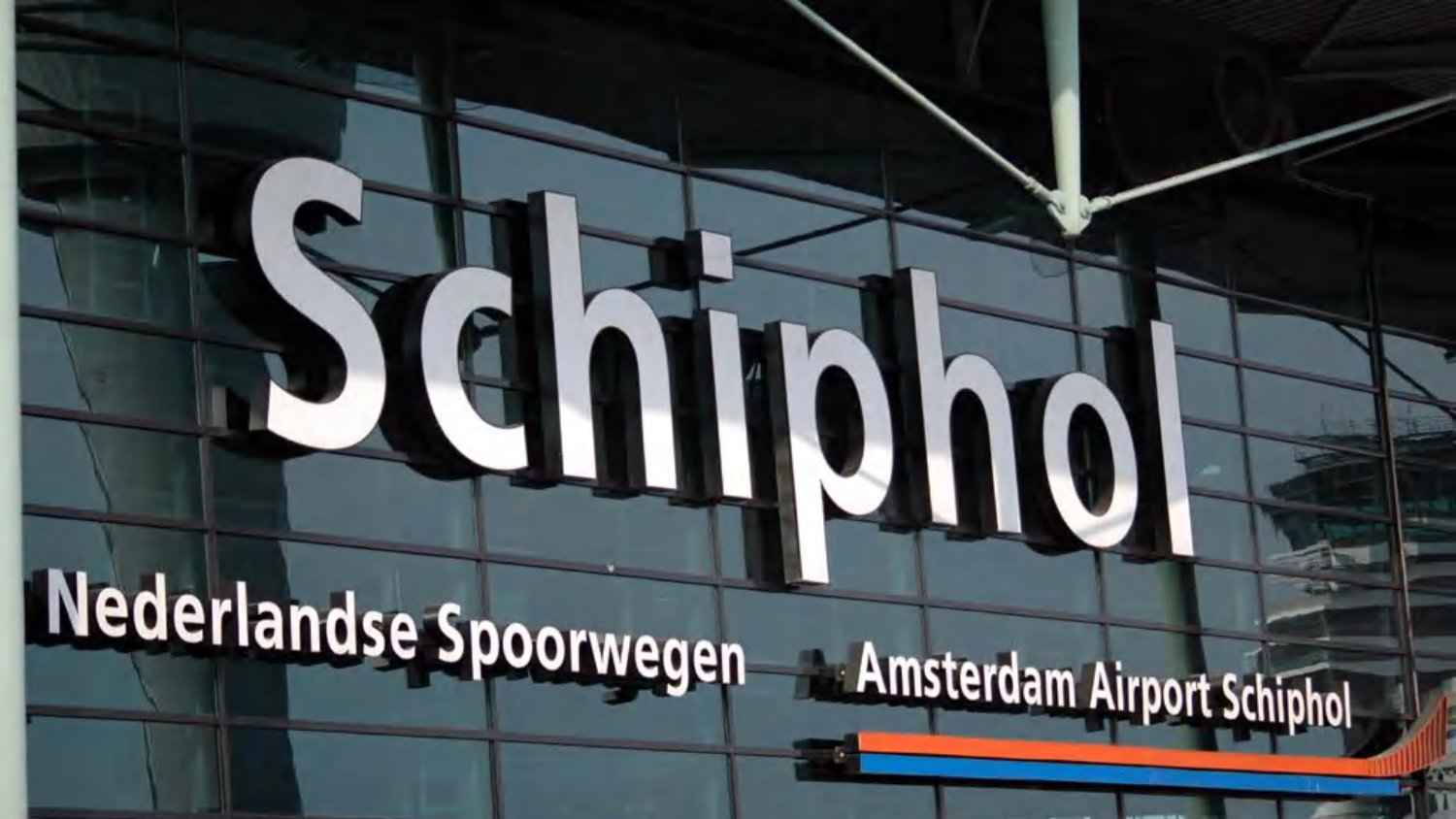